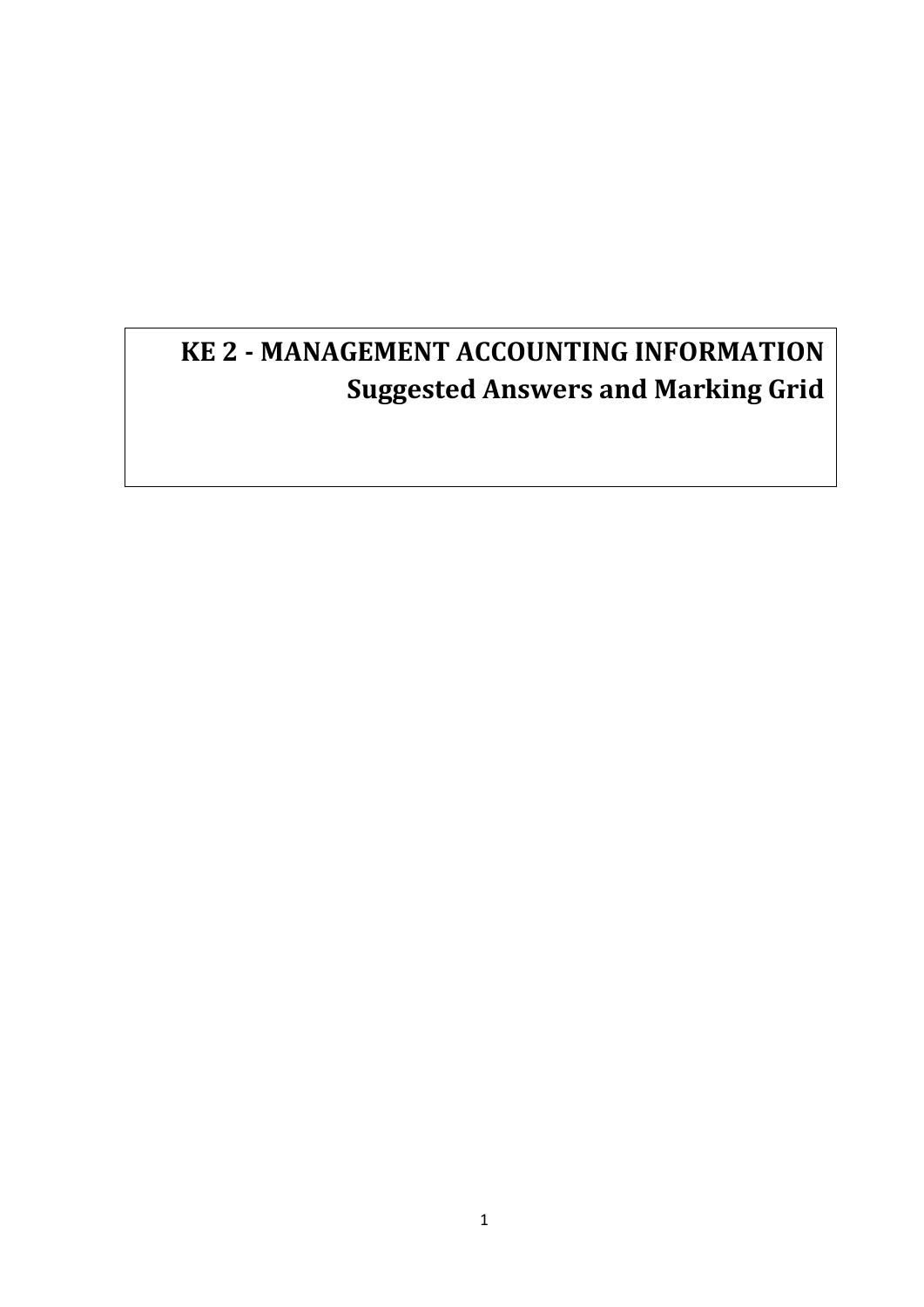## **SECTION 1**

### **Question 01 1(a)**

1.1.

### Learning Outcome:

2.1.1 Calculate mark-up and margin, and arrive at the amount in rupees for given mark-up/margin percentages in scenarios (including VAT, income tax and discounts).

Correct answer: C

Effective discount of option A is  $50\%/2 = 25\%$ ; of B is  $100\%/3 = 33\%$  and of C is 200%/5 = 40%. D is straight forward and is 35%. Accordingly offer C is the best as it gives the highest effective discount.

### 1.2.

### Learning Outcome:

4.2.2 Explain non-discounting factor and discounting factor methods in project appraisal.

Correct answer: A

IRR, Payback and ARR methods are not functions of the discount rate. Only NPV is a function of the discount rate.

#### 1.3.

Learning Outcome:

4.2.1 Calculate present value of lump sum, annuity and perpetuity payments.

Correct answer: D

The maximum amount one would be prepared to invest is equal to the PV of the future payments, which is; 100,000 x 5.6502 x 0.3220 = Rs. 181,936 (Rs. 182,000)

#### 1.4.

#### Learning Outcome:

2.4.2 Calculate simple and conditional probabilities using multiplicative and additive rules, expectation and variance of discrete probability distributions (special discrete probability distributions such as "Binomial and Poisson distributions" are NOT EXPECTED), and probability estimates using normal distribution.

Correct answer: A

EV can never be equal or more than the highest absolute value. Only possible answer therefore is A.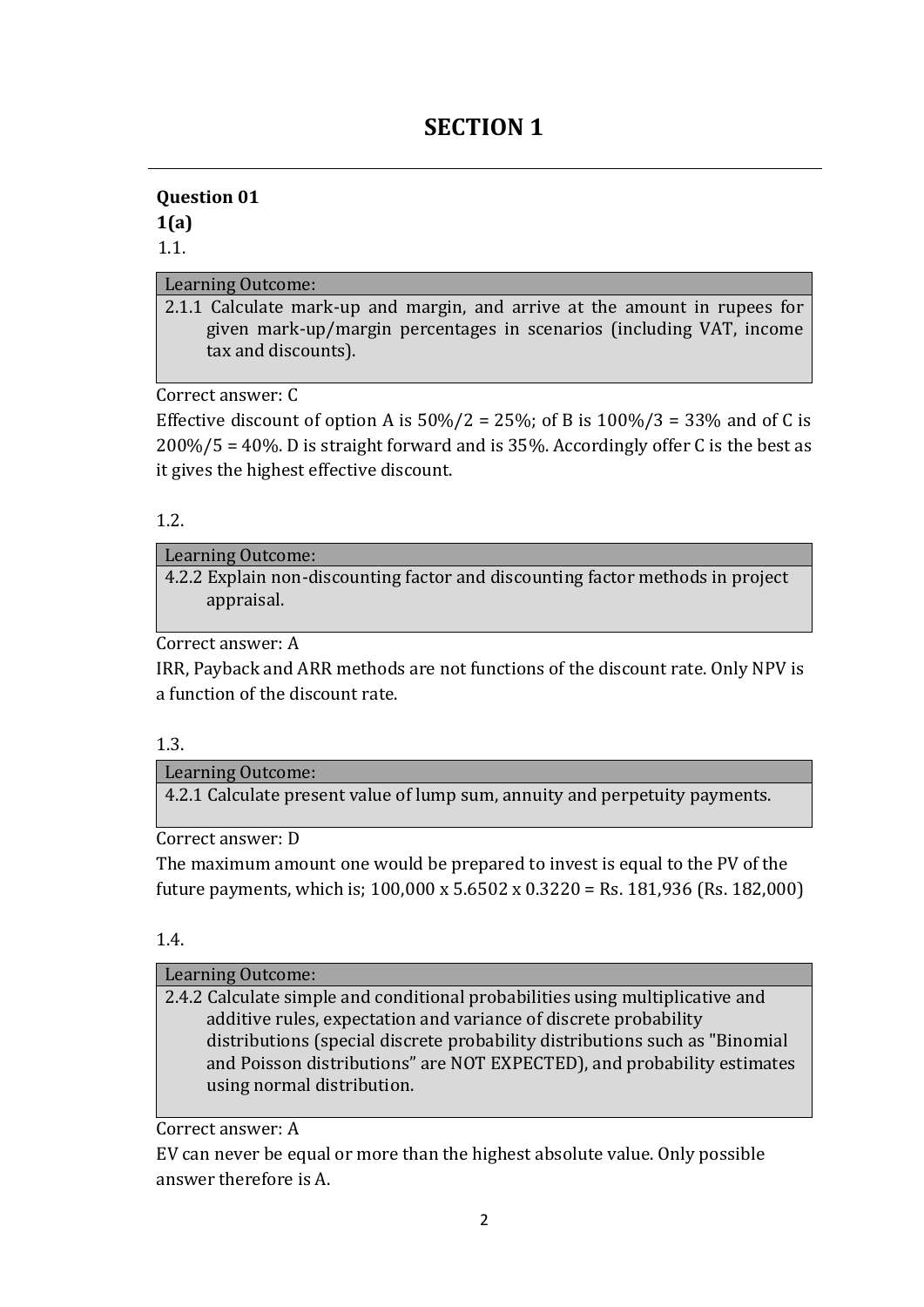1.5.

### Learning Outcome:

2.3.1 Calculate and interpret mean, standard deviation and coefficient of variation.

Correct answer: A

Bigger the coefficient of variation (COV = SD/Mean) wider the spread; COV of each of the data sets are (A) 0.167; (B) 0.114; (C) 0.125; (D) 0.120 and the biggest is that of A.

### 1.6.

### Learning Outcome:

1.2.2 Explain material control systems and calculate EOQ, reorder levels, maximum and minimum levels, valuation of stocks and the issues using FIFO, LIFO and AVCO and calculate profit under each stock valuation method.

Correct answer: B

In EOQ model there is no requirement for the lead time to be zero; But all other assumptions are required.

### 1.7.

Learning Outcome: 3.1.1 Explain the steps involved in absorption costing and marginal costing, and their relevance in the modern business environment.

Correct answer: B

Closing inventory under AC is always higher due to absorption of FOH thus option A and D are not correct. Since inventory has increased, FOH c/f through inventory is greater than what is getting charged from b/f inventory thus AC profit will be higher; hence option B is correct.

### 1.8.

| Learning Outcome:                                                                                                                                                      |
|------------------------------------------------------------------------------------------------------------------------------------------------------------------------|
| 5.2.1 Calculate and interpret basic variances on direct material cost, direct<br>labour cost, variable production overheads, fixed production overheads,<br>and sales. |
|                                                                                                                                                                        |

Correct answer: D

In option D there is no reduction in consumption of RM per unit compared to the standard. But in options A, B and C there could be such a reduction.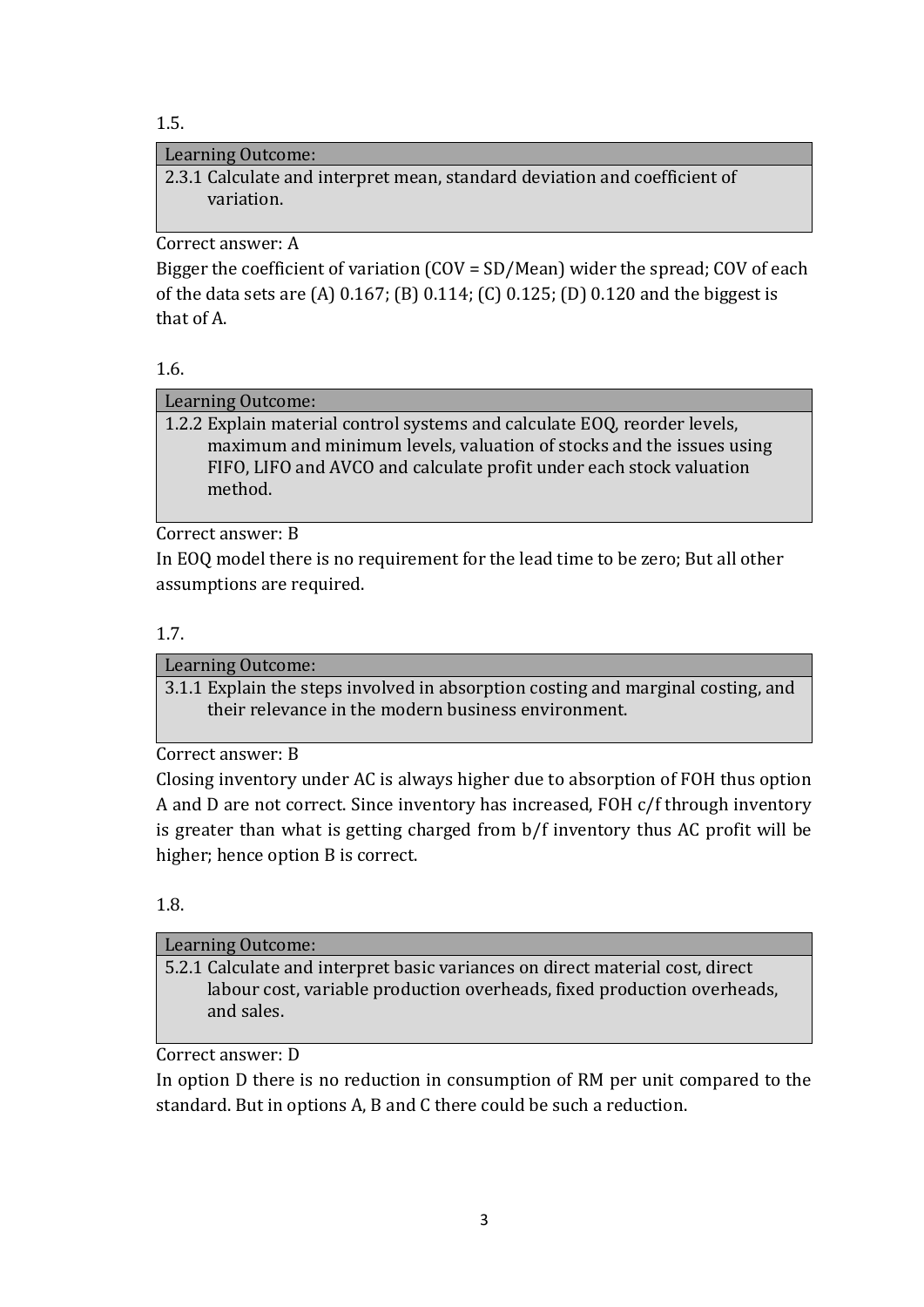1.9.

#### Learning Outcome:

5.2.1 Calculate and interpret basic variances on direct material cost, direct labour cost, variable production overheads, fixed production overheads, and sales.

Correct answer: C

Std Error is SD(100) / SqRt of sample size(10) = 10; Z@95% is approx 2; Hence UCL is  $600 + 2x10 = 620$ 

#### 1.10.

#### Learning Outcome:

2.5.1 Demonstrate a basic understanding of sampling (simple random sampling and large samples only), sampling distributions of sample mean and sample proportions, and use of confidence intervals in business including their interpretation.

Correct answer: A

Standard error of proportion = SqRt of  $(0.2 \times 0.8 / 100) = 0.04 = 4\%$ ; Interval @ 95% Confidence =  $20\% + (-2 \times 4\%) = 12\%$  to 28%

| Marking Guide                  |
|--------------------------------|
| Each question carries 2 marks. |
| Total 20 marks.                |

### **1(b)**

1.11

#### Learning Outcome

7.2.1 Explain regression and time series as possible techniques in forecasting principle budgetary factor.

#### 9 years

Workings ('000)  $1800 = 100 + 125 + 150 + \dots$  n years  $= n/2$  { $2x100 + (n-1)x25$ }  $25n^2 + 175n - 3600 = 0$ ;  $n^2 + 7n - 144 = 0$ :  $(n + 16)(n - 9) = 0$  $n = 9$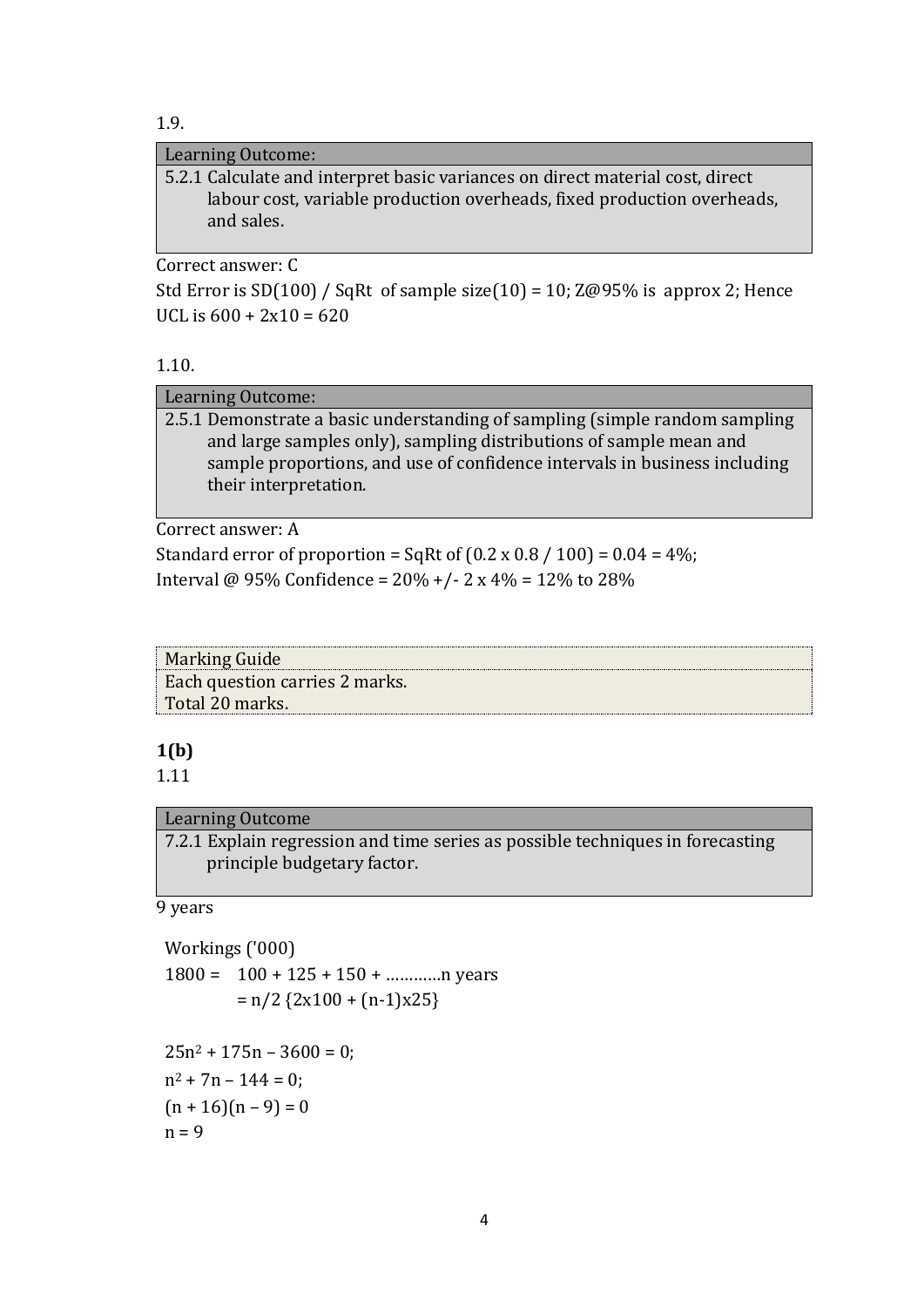#### Learning Outcome:

4.2.3 Calculate Payback, ARR, NPV and IRR under simple cash flow projects.

15 years

Workings ('000) 7,200 = 100 + 120 + 144 + …….--> n out of 25 years  $7,200 = 100 \times (1.2^{n} - 1)/(1.2 - 1)$  $15.4 = 1.2<sup>n</sup>$  $n = \log(15.4)/\log(1.2) = 15$ 

#### 1.13

14.87%

Workings ('000) If the AER is 'r' and initial investment is P  $P x (1 + r)^5 = 2P$  $r = (2)^{1/5} - 1 = 0.1487 = 14.87\%$ 

#### 1.14

Learning Outcome:

2.6.1 Interpret simple and aggregate indices.

142

Workings  $129 \times 110/100 = 141.9 = 142$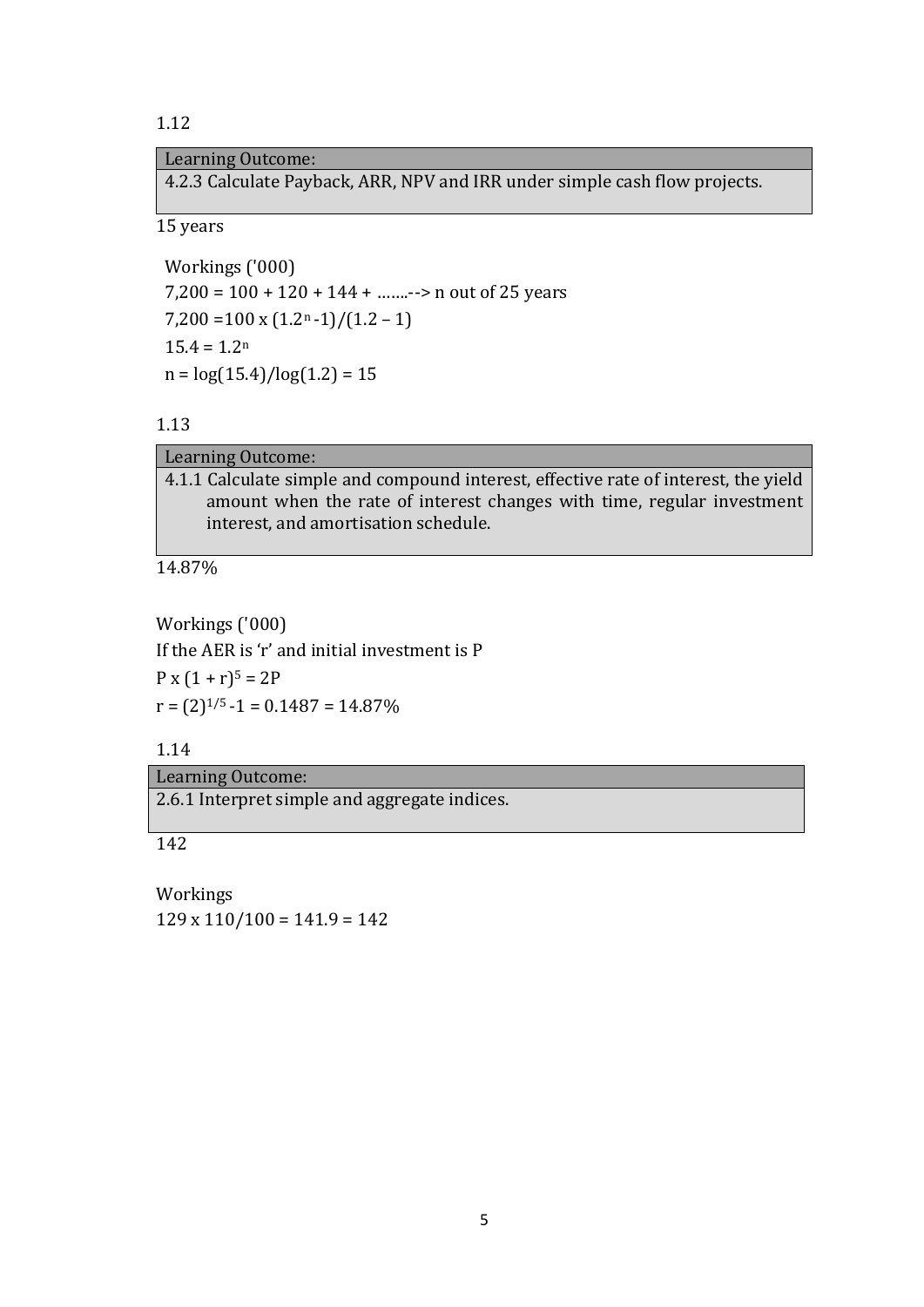### Learning Outcome:

3.1.3 Prepare profit statements under both absorption and marginal costing, and the profit reconciliation statement.

Rs. 7,888,000

Workings ('000)

| VC per unit                               | 3394 - 3086<br>1210 - 990 | $= 1.40$ |
|-------------------------------------------|---------------------------|----------|
| FC per month                              | $=$ 3394 - 1210 x 1.40    | $= 1700$ |
| OAR per unit                              | $= 1700/1000$             | $= 1.70$ |
| Difference in profit                      | $=$ (1200 - 1040) x 1.70  | $= 272$  |
| Absorption costing profit $= 8,160 - 272$ |                           | $= 7888$ |

#### 1.16

| Learning Outcome:                                                           |
|-----------------------------------------------------------------------------|
| 3.1.3 Prepare profit statements under both absorption and marginal costing, |
| and the profit reconciliation statement.                                    |
|                                                                             |

Rs.12,000,000

| Workings ('000)              |                               |            |
|------------------------------|-------------------------------|------------|
| Total contribution required  | $= 5,500 + 1,000$             | $= 6,500$  |
| Contribution by P and Q      | $= 10,000x15\% + 20,000x10\%$ | $= 3,500$  |
| Contribution required from R |                               | $= 3,000$  |
| Revenue required from R      | $= 3,000/0.25$                | $= 12,000$ |

### 1.17

| Learning Outcome:                                                                |
|----------------------------------------------------------------------------------|
| 1.1.3 Calculate fixed and variable elements from total cost using "high-low" and |
| "linear regression" methods.                                                     |
|                                                                                  |

1,236 units (increase)

| When $Q=7$ , $TV=$ | $4000 + 80 \times 7 =$ | 4560 |
|--------------------|------------------------|------|
| Seasonal sales $=$ | $4560 \times 95\% =$   | 4332 |
| When $Q=8$ , TV =  | $4000 + 80 \times 8 =$ | 4640 |
| Seasonal sales $=$ | $4640 \times 120\% =$  | 5568 |
| $Increase =$       | $5568 - 4332 =$        | 1236 |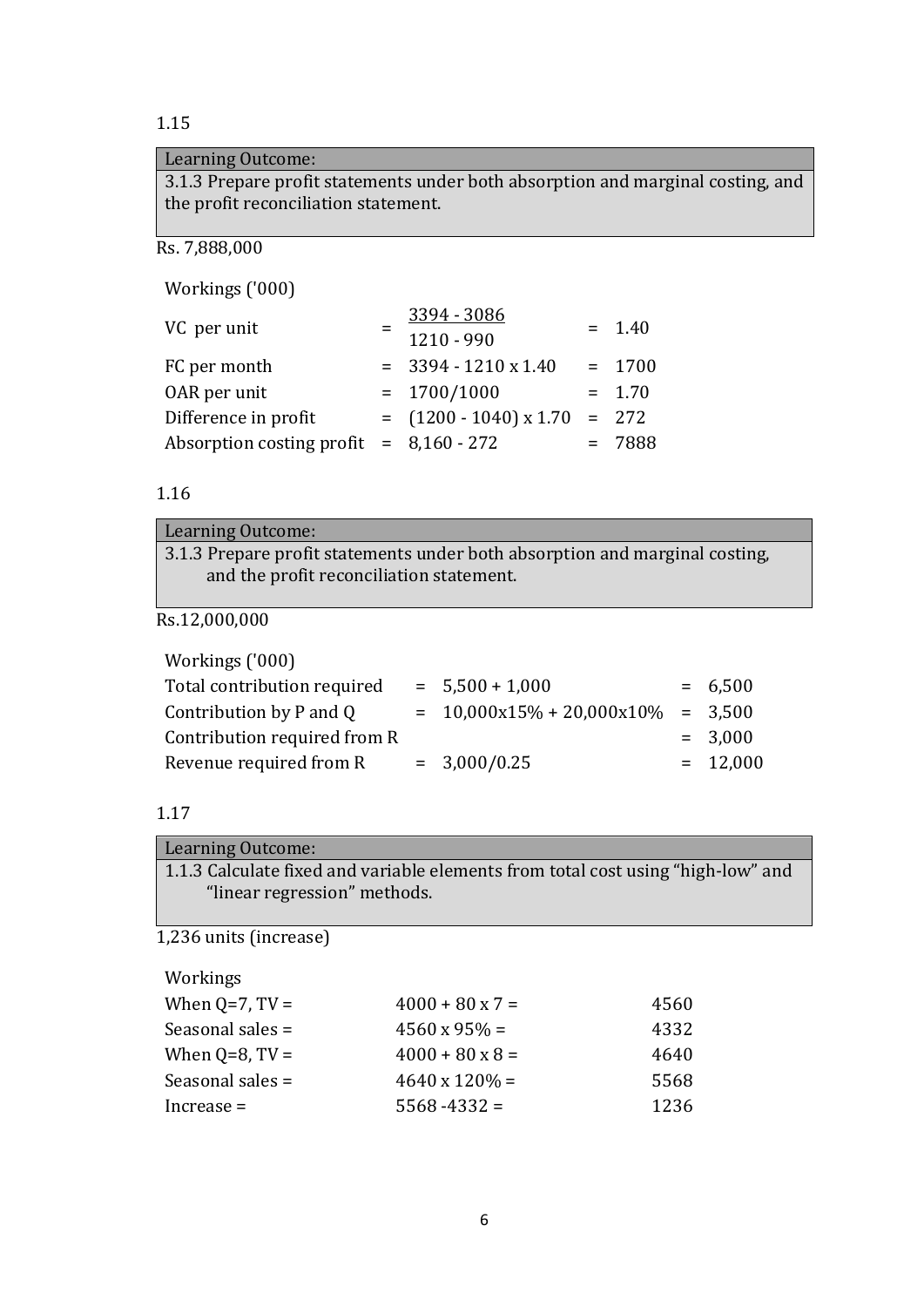Learning Outcome:

| 2.4.2 Calculate simple and conditional probabilities using multiplicative and |
|-------------------------------------------------------------------------------|
| additive rules, expectation and variance of discrete probability              |
| distributions (special discrete probability distributions such as "Binomial"  |
| and Poisson distributions" are NOT EXPECTED), and probability estimates       |
| using normal distribution.                                                    |

2.28%

At 20minutes,  $Z = (20-10)/5 = 2$ 

On normal distribution based on  $Z = 2$ ;  $P = 0.5000 - 0.4772 = 0.0228$ 

1.19

Learning Outcome:

3.2.2 Explain the steps involved in ABC.

Identification of major activities

Identification of cost drivers

Collection of the costs of activities in to cost pools

Charging the cost of activities to products based on the usage of the activity

1.20

Learning Outcome:

2.5.1 Demonstrate a basic understanding of sampling (simple random sampling and large samples only), sampling distributions of sample mean and sample proportions, and use of confidence intervals in business including their interpretation.

175,000 units or 175%

| Workings                                                                   |     |                         |             |  |
|----------------------------------------------------------------------------|-----|-------------------------|-------------|--|
| BE sales volume without                                                    | $=$ | $3,000,000 / (80 - 50)$ | $= 100,000$ |  |
| any error                                                                  |     |                         |             |  |
| Maximum possible BE sales                                                  |     | 3,000,000 x 110%/       | $= 275,000$ |  |
| volume                                                                     |     | $(80x90\% - 50x120\%)$  |             |  |
| Minimum possible BE sales                                                  |     | 3,000,000 x 90%/        |             |  |
| volume                                                                     |     | $(80x110\% - 50x80\%)$  | $= 56,250$  |  |
|                                                                            |     | $275,000 - 100,000 =$   |             |  |
| Maximum error                                                              | $=$ | 175,000 units or        | $= 175%$    |  |
|                                                                            |     | 175,000/100,000         |             |  |
| $(0n$ the negative side error is less than 175,000 i.e. 100,000 - 56,250 - |     |                         |             |  |

(On the negative side error is less than  $175,000$  i.e.  $100,000$  -  $56,250 =$ 43,750)

| Marking Guide                  |  |
|--------------------------------|--|
| Each question carries 3 marks. |  |
| Total 30 marks.                |  |
|                                |  |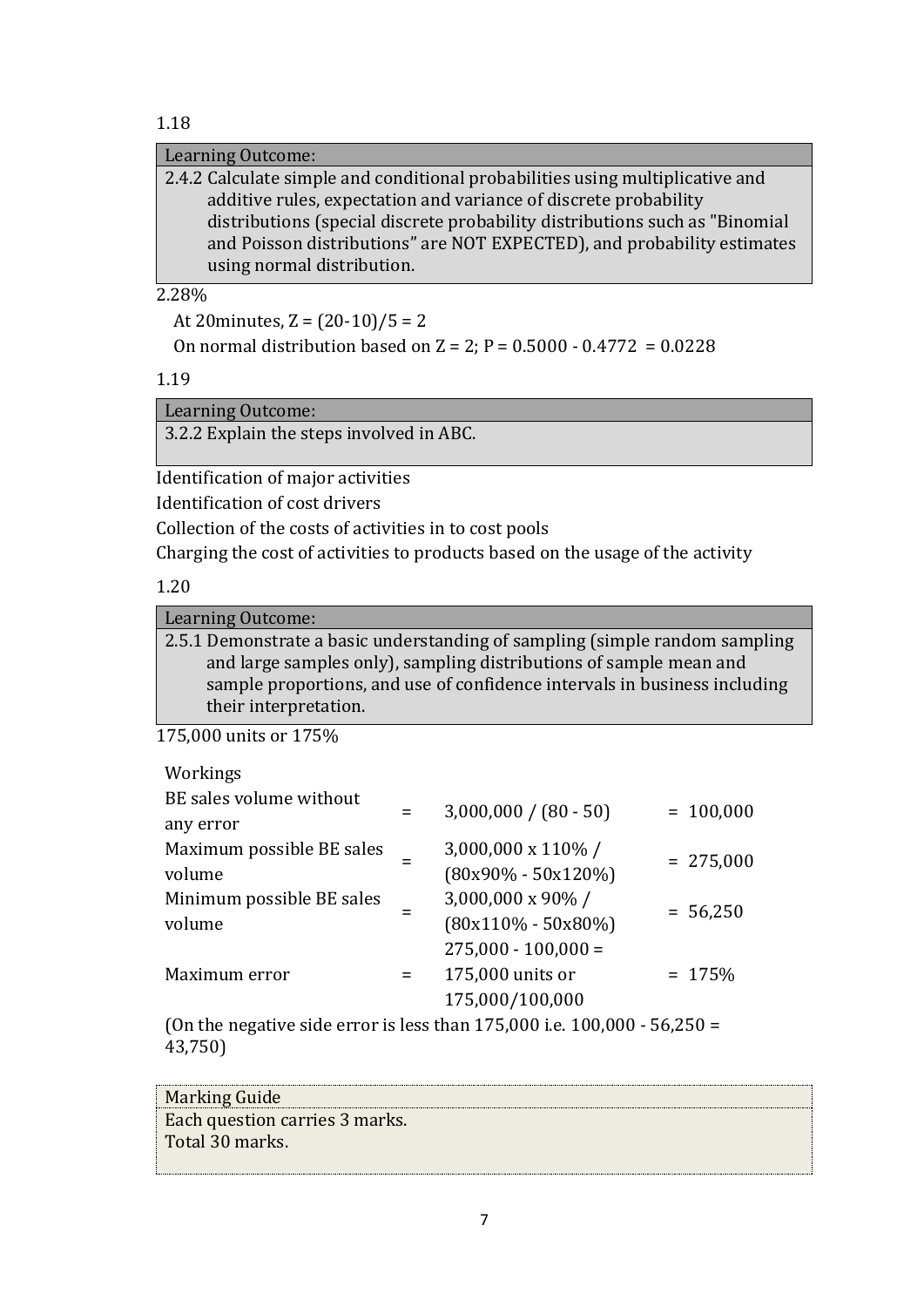## **SECTION 2**

### **Question 02**

**1.**

### Learning Outcome:

6.1.1 Identify linear and quadratic functions related to revenue, costs and profit in the algebraic, and graphical forms.

| Marginal cost per unit              |                 |
|-------------------------------------|-----------------|
| Material (1200/20)                  | 60              |
| Piecework rate                      | 15              |
| Distributor Commission              | 15              |
|                                     | 90              |
|                                     |                 |
| If the number of units is q.        |                 |
| <b>Total cost function would be</b> | $90q + 150,000$ |
|                                     |                 |

| Marking Guide          | Marks         |
|------------------------|---------------|
| Marginal Cost per Unit |               |
| Total Cost Function    |               |
|                        | Total 2 marks |

### **2**.

| Learning Outcome:                                                                     |
|---------------------------------------------------------------------------------------|
| 6.1.1 Identify linear and quadratic functions related to revenue, costs and profit in |
| the algebraic, and graphical forms.                                                   |
| 6.2.1 Demonstrate the use of differential calculus in maximisation and                |
| minimisation decisions (using profit function or marginal functions with              |

necessary and sufficient conditions).

| Gradient of the  | $0.00\,$ | To increase demand by 1 unit selling price must         |
|------------------|----------|---------------------------------------------------------|
| demand curve     |          | be reduced by 3/1000 i.e. by Rs 0.003                   |
| Intercept of the | 150      | If quantity to be made zero, price has to be            |
| demand curve     |          | increased by $0.003x20,000 = 60$ . That is to $60 + 90$ |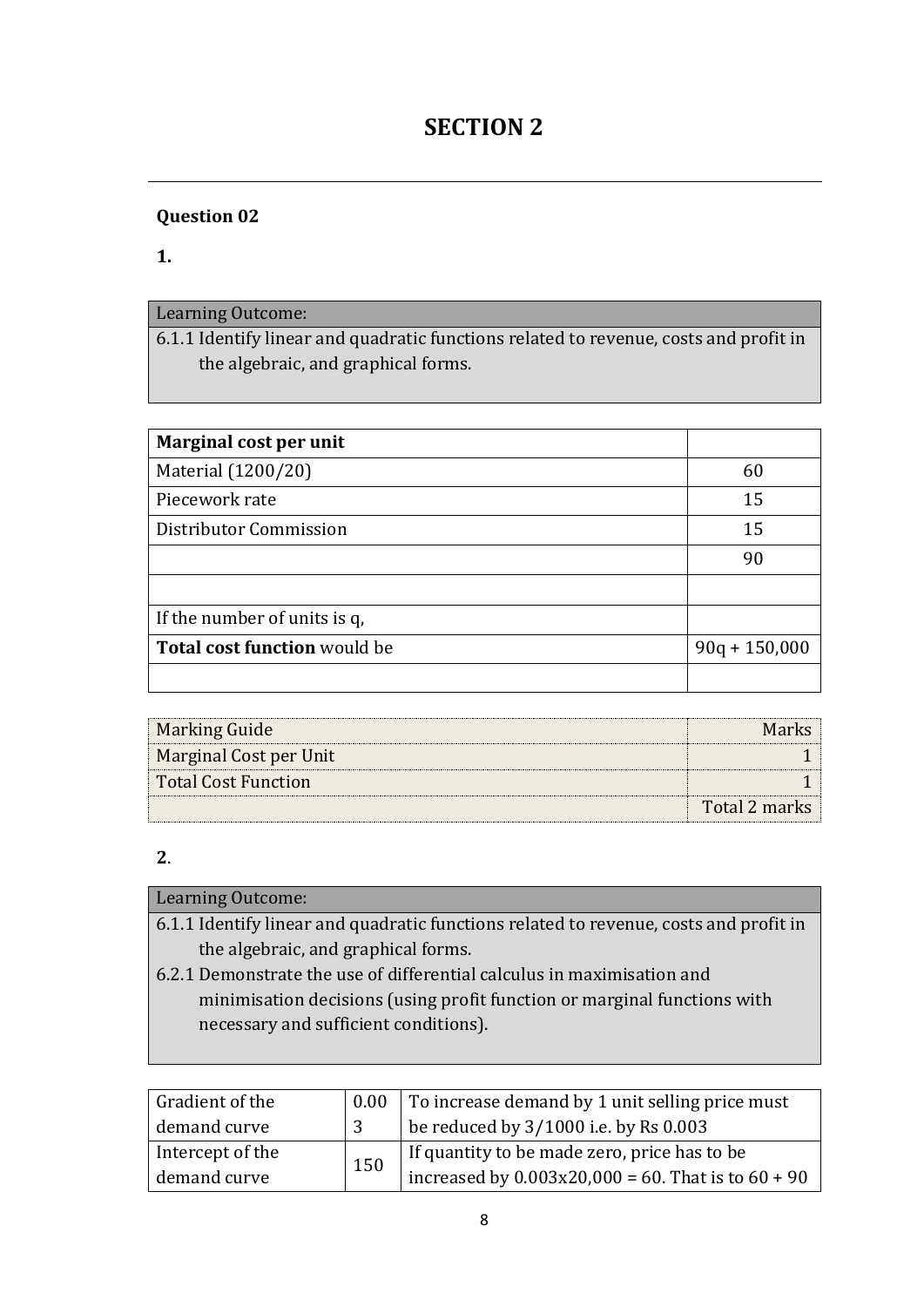|                                  |                       | $=$ 150; Therefore intercept of the demand curve is |  |  |  |  |
|----------------------------------|-----------------------|-----------------------------------------------------|--|--|--|--|
|                                  |                       | <b>Rs 150</b>                                       |  |  |  |  |
| <b>Demand Function</b>           |                       | $p = 150 - 0.003q$                                  |  |  |  |  |
| <b>Total Revenue</b><br>function | $TR = 150q - 0.003q2$ |                                                     |  |  |  |  |
|                                  |                       | $MR = 150 - 0.006q$                                 |  |  |  |  |
| <b>Marginal Revenue</b>          | By differentiating TR |                                                     |  |  |  |  |

| <b>Marking Guide</b>          |               |
|-------------------------------|---------------|
| Gradient of the demand curve  |               |
| Intercept of the demand curve |               |
| Demand function               |               |
| Total revenue function        |               |
| Marginal revenue              |               |
|                               | Total 5 marks |

## Learning Outcome:

6.1.1 Identify linear and quadratic functions related to revenue, costs and profit in the algebraic, and graphical forms.

Optimum output is where MC = MR

### Therefore;

| Optimum output                              | $90 = 150 - 0.006q$                            | $q = 10,000$ |
|---------------------------------------------|------------------------------------------------|--------------|
|                                             |                                                |              |
| Selling price at<br>optimum output<br>level | $SP = 150 - 0.003q$<br>$= 150 - 0.003(10,000)$ | Rs. 120      |
|                                             |                                                |              |
| Total profit                                | $=$ (120 - 90) x 10,000 - 150,000 =            | Rs. 150,000  |

| <b>Marking Guide</b>                  | <b>Marks</b>  |
|---------------------------------------|---------------|
| Optimum output                        |               |
| Selling price at optimum output level |               |
| Total profit                          |               |
|                                       | Total 3 marks |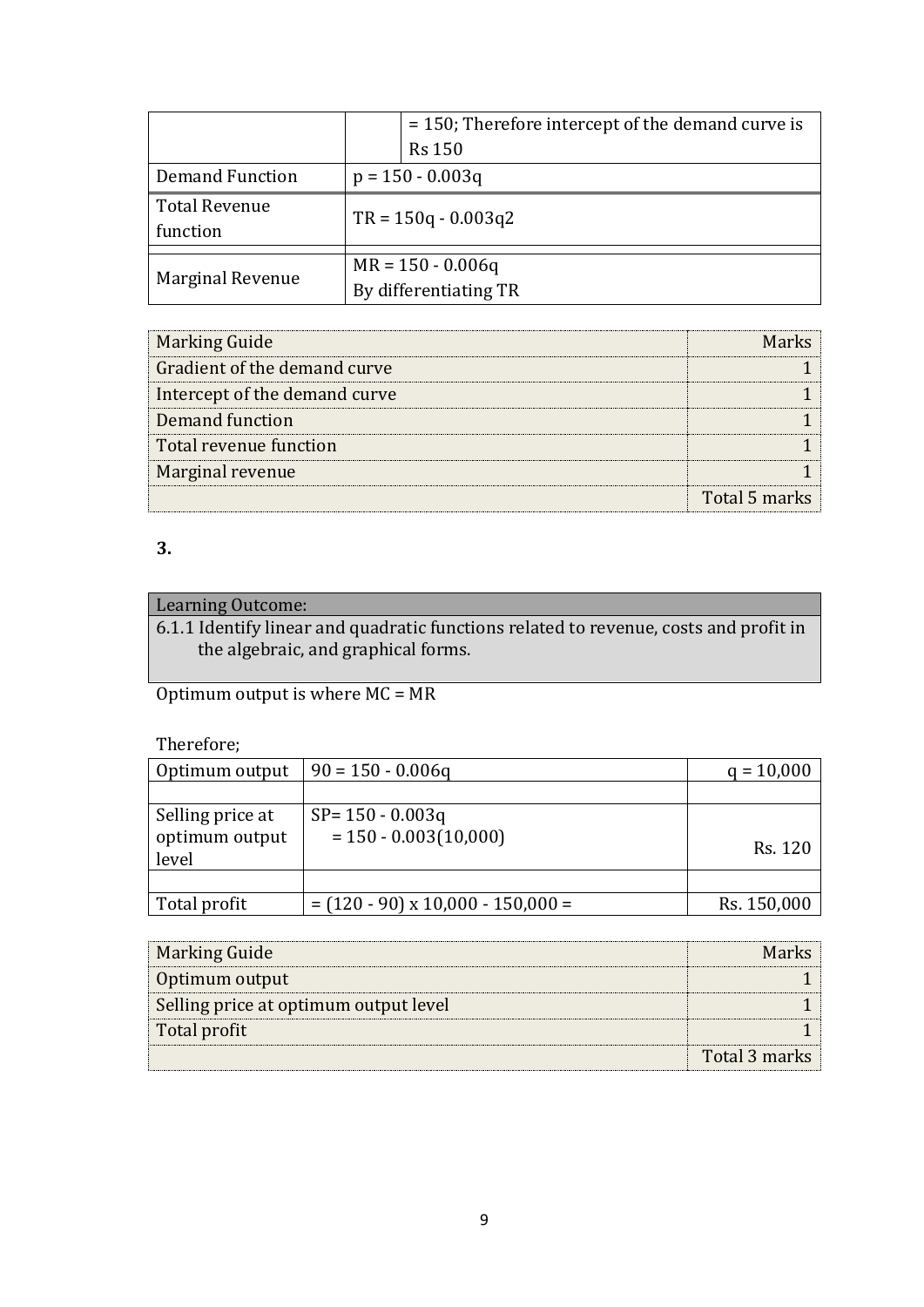### **Question 03**

### **1.**

#### Learning Outcome:

1.4.2 Demonstrate job, batch, contract (contract account preparation and recognizing profit), process (losses, gains, scrap value, disposal cost, closing WIP and opening WIP based on AVCO method) and service costing under appropriate business situations.

### Reconciliation of input and output units

| Input                  | <b>Units</b> |
|------------------------|--------------|
|                        |              |
| Opening WIP            | 600          |
| Input from Process - 1 | 5,000        |
|                        | 5,600        |

| Output         | <b>Units</b> |
|----------------|--------------|
|                |              |
| Normal loss    | 500          |
| Abnormal loss  | 300          |
| Finished goods | 3,800        |
| Closing WIP    | 1,000        |
|                | 5,600        |

| <b>Marking Guide</b>       |               |
|----------------------------|---------------|
| Overall statement          |               |
| Abnormal loss              |               |
| Completed during the month |               |
|                            | Total 2 marks |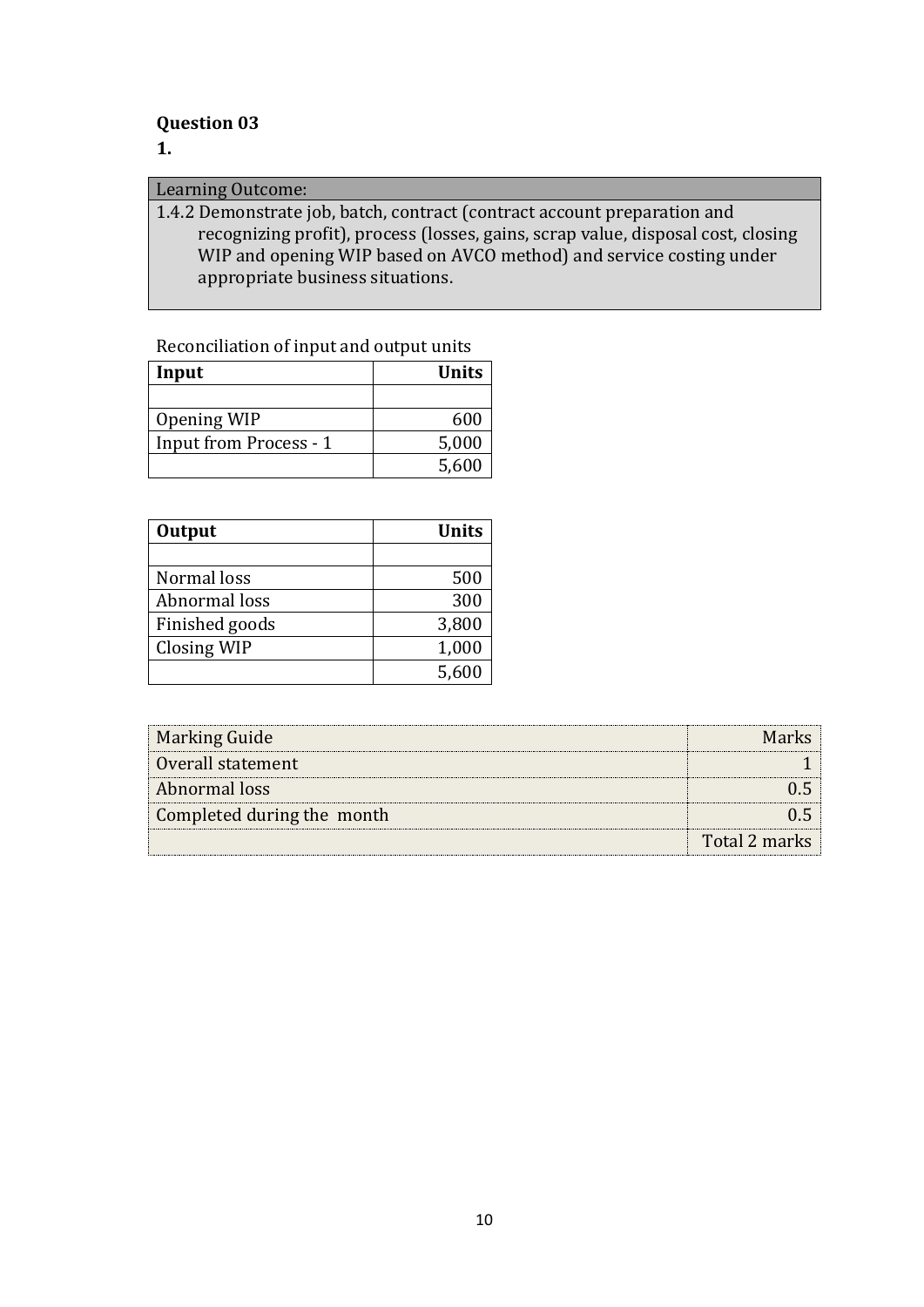### Learning Outcome:

1.4.2 Demonstrate job, batch, contract (contract account preparation and recognizing profit), process (losses, gains, scrap value, disposal cost, closing WIP and opening WIP based on AVCO method) and service costing under appropriate business situations.

|                                          | <b>Equivalent Units</b>  |      |                                      |      |                       |      |         |      |                                |     |                |
|------------------------------------------|--------------------------|------|--------------------------------------|------|-----------------------|------|---------|------|--------------------------------|-----|----------------|
|                                          | <b>Physical</b><br>units |      | <b>Material</b><br>from<br>process 1 |      | Added<br>materia<br>l |      | Labour  |      | <b>Overhead</b><br>$\mathbf s$ |     | Value<br>(Rs.) |
| Normal Loss                              | 500                      |      |                                      |      |                       |      |         |      |                                |     |                |
| Abnormal Loss                            | 300                      | 100% | 300                                  | 100% | 300                   | 100% | 300     | 100% | 300                            |     |                |
| <b>Finished Goods</b>                    | 3,800                    | 100% | 3,800                                | 100% | 3,800                 | 100% | 3,800   | 100% | 3,800                          |     |                |
| Closing WIP                              | 1,000                    | 100% | 1,000                                | 75%  | 750                   | 40%  | 400     | 20%  | 200                            |     |                |
| Equivalent<br>Units                      |                          |      | 5,100                                |      | 4,850                 |      | 4,500   |      | 4,300                          | (1) |                |
|                                          |                          |      |                                      |      |                       |      |         |      |                                |     |                |
| Cost - Opening<br>WIP - LKR              |                          |      | 75,000                               |      | 25,000                |      | 50,000  |      | 14,400                         |     |                |
| - Incurred<br>during the<br>period - LKR |                          |      | 970,000                              |      | 217,500               |      | 400,000 |      | 308,100                        |     |                |
|                                          |                          |      | 1,045,000                            |      | 242,500               |      | 450,000 |      | 322,500                        |     |                |
| Less: Scrap<br>Sales                     |                          |      | (25,000)                             |      |                       |      |         |      |                                |     |                |
| Net Cost                                 |                          |      | 1,020,000                            |      | 242,500               |      | 450,000 |      | 322,500                        | (2) |                |
|                                          |                          |      |                                      |      |                       |      |         |      |                                |     |                |
| Cost per Unit<br>$(LKR) = (1) /$<br>(2)  |                          |      | 200                                  |      | 50                    |      | 100     |      | 75                             |     | 425            |

| Marking Guide       |               |
|---------------------|---------------|
| <b>Total Cost</b>   |               |
| Normal loss         |               |
| Op. WIP Equi. Units |               |
| Cl. WIP Equi. units |               |
| Cost per unit       |               |
|                     | Total 6 marks |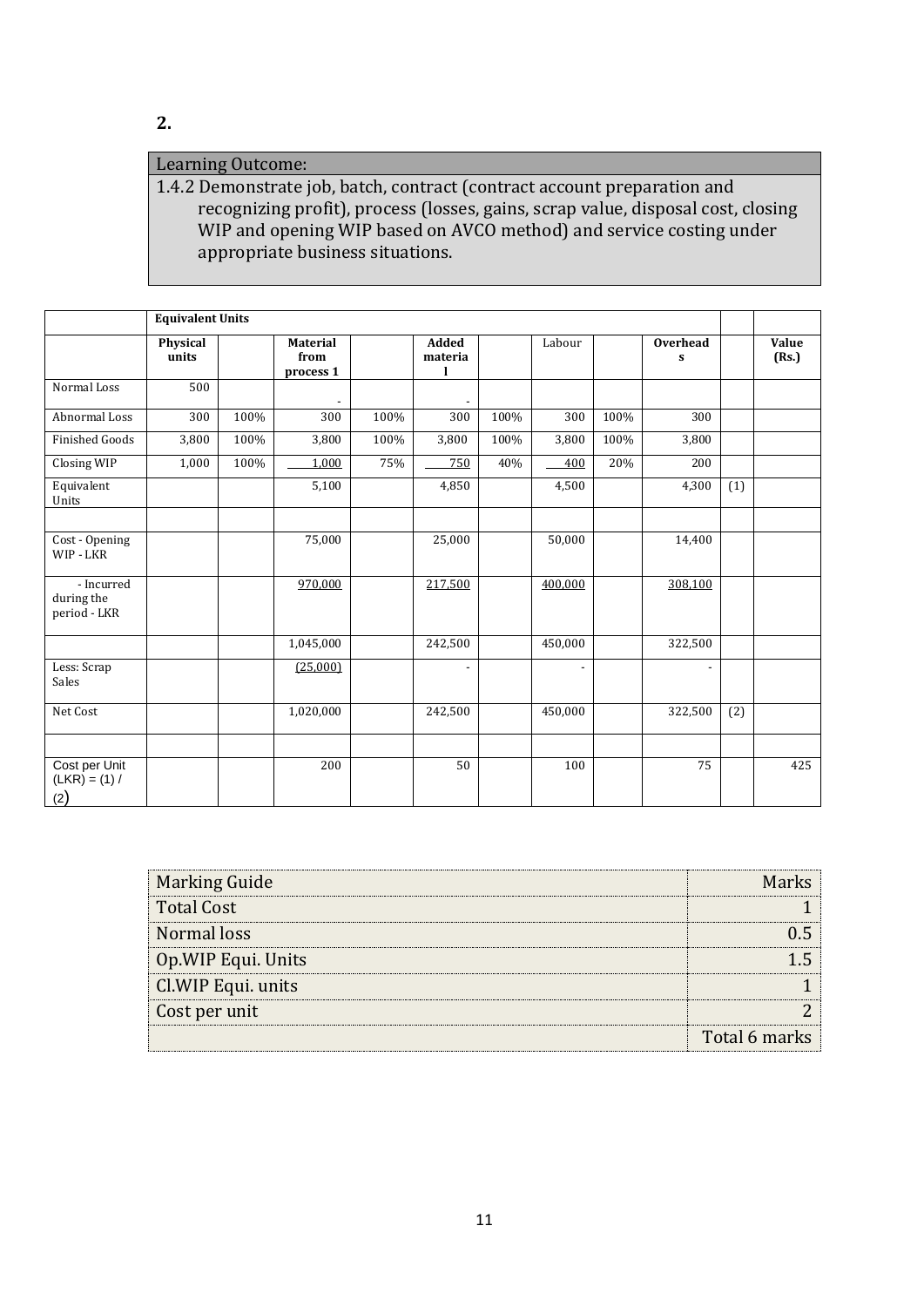### Learning Outcome:

1.4.2 Demonstrate job, batch, contract (contract account preparation and recognizing profit), process (losses, gains, scrap value, disposal cost, closing WIP and opening WIP based on AVCO method) and service costing under appropriate business situations.

| Value of<br>finished goods<br>(Rs.)                            |  |                      |                   |                    |                   | 1,615,000            |
|----------------------------------------------------------------|--|----------------------|-------------------|--------------------|-------------------|----------------------|
| (Cost of<br>production<br>transferred to<br>Finished<br>Goods) |  |                      |                   |                    |                   | $(3,800 \times 425)$ |
|                                                                |  |                      |                   |                    |                   |                      |
| Value of Closing<br>Work-in-<br>Progress (Rs.)                 |  | 200,000              | 37,500            | 40,000             | 15,000            | 292,500              |
|                                                                |  | $(1,000 \times 200)$ | $(750 \times 50)$ | $(400 \times 100)$ | $(200 \times 75)$ |                      |

| <b>Marking Guide</b>                          | Marks         |
|-----------------------------------------------|---------------|
| Cost of production transferred to Process - 3 |               |
| <b>Closing WIP</b>                            |               |
|                                               | Total 2 marks |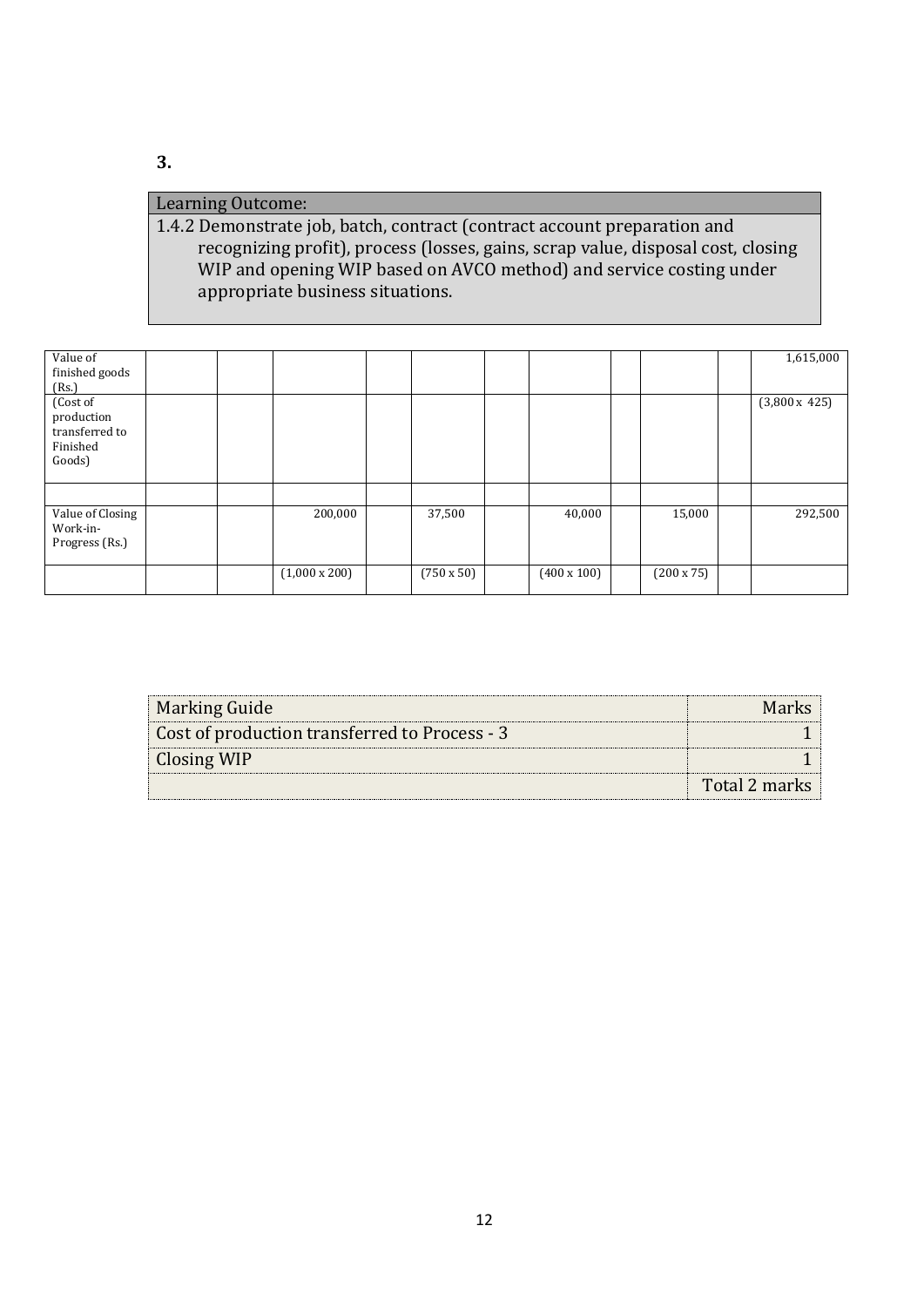| Learning Outcome: |          |                                                                                                                                                                                                                                  |
|-------------------|----------|----------------------------------------------------------------------------------------------------------------------------------------------------------------------------------------------------------------------------------|
|                   |          | 1.2.2 Explain material control systems and calculate EOQ, reorder levels,<br>maximum and minimum levels, valuation of stocks and the issues using FIFO,<br>LIFO and AVCO and calculate profit under each stock valuation method. |
| 1.                |          |                                                                                                                                                                                                                                  |
| Reorder Level     | $=$      | Max consumption x Max lead time                                                                                                                                                                                                  |
|                   | $=$      | $9,000 \times 6$                                                                                                                                                                                                                 |
|                   | Ξ        | 54,000                                                                                                                                                                                                                           |
| 2.                |          |                                                                                                                                                                                                                                  |
| Maximum Level     | $=$      | Reorder level + Reorder quantity - (Minimum usage x<br>Minimum lead time)                                                                                                                                                        |
|                   | $=$      | $54,000 + 36,000 - (3,000 \times 4)$                                                                                                                                                                                             |
|                   | $=$      | 78000                                                                                                                                                                                                                            |
| 3.                |          |                                                                                                                                                                                                                                  |
| Minimum Level     | $\equiv$ | ROL - Avg consumption x Avg lead                                                                                                                                                                                                 |
|                   | $=$      | time<br>54,000 - 6000 x 5                                                                                                                                                                                                        |
|                   | Ξ        | 24,000                                                                                                                                                                                                                           |
| 4.                |          |                                                                                                                                                                                                                                  |
| Average Level     | $=$      | (Maximum Limit + Minimum Limit)/2                                                                                                                                                                                                |
|                   | $=$      | $(78,000 + 24,000)/2$                                                                                                                                                                                                            |
|                   | $=$      | 51,000                                                                                                                                                                                                                           |
|                   |          |                                                                                                                                                                                                                                  |

| <b>Marking Guide</b> |               |
|----------------------|---------------|
| Reorder Level        |               |
| Maximum Level        |               |
| Minimum Level        |               |
| Average Level        |               |
|                      | Total 4 marks |

### **4.2**

### Learning Outcome: 1.2.2 Explain material control systems and calculate EOQ, reorder levels, maximum and minimum levels, valuation of stocks and the issues using FIFO, LIFO and AVCO and calculate profit under each stock valuation method.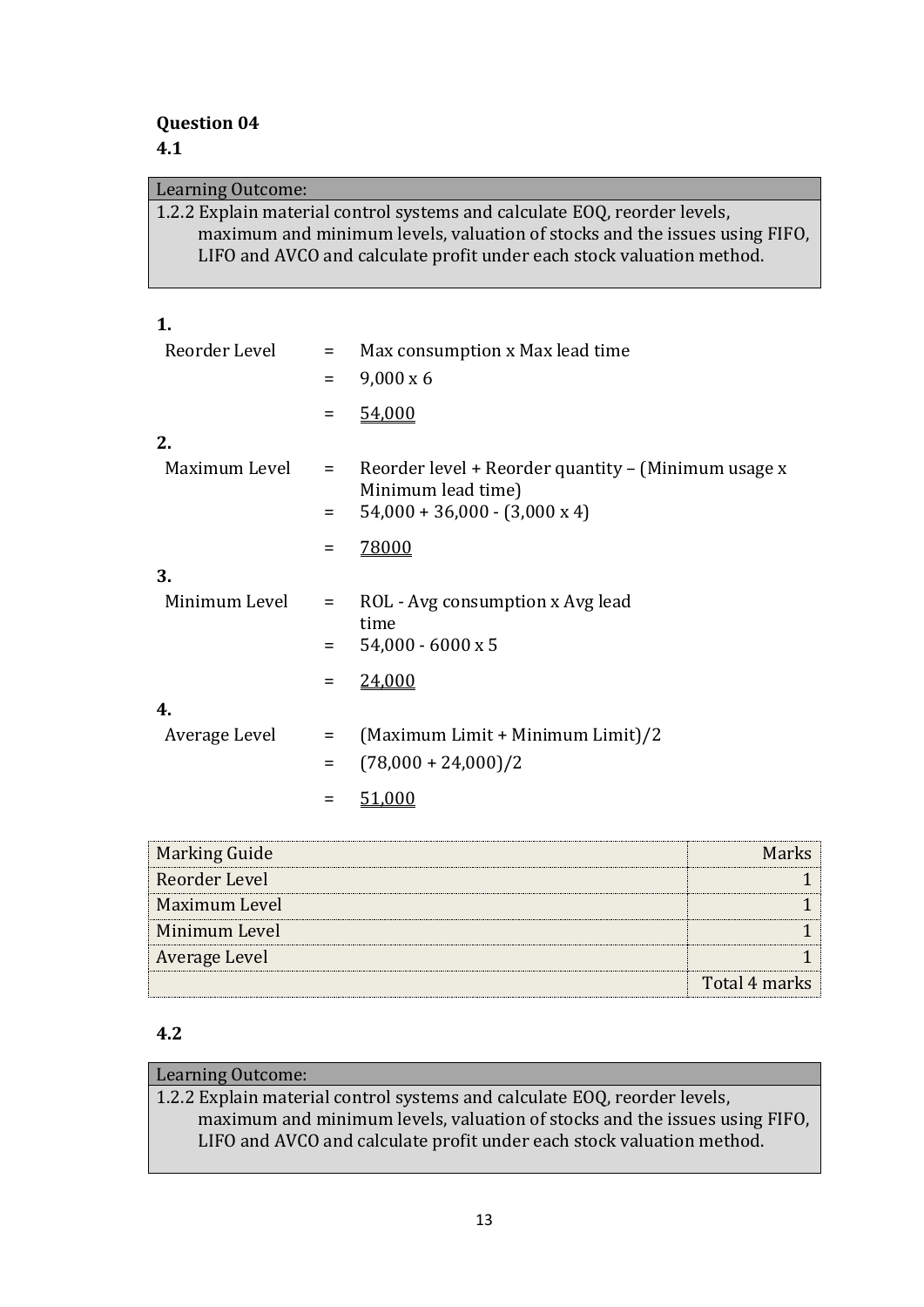| $EOQ = (2DC0/Cc)$ <sup>1/2</sup> | $=$ $(2 \times 8,000 \times 100 / 25 \times 10\%) \frac{1}{2}$ |          |
|----------------------------------|----------------------------------------------------------------|----------|
|                                  | 800 units                                                      |          |
| 2.                               |                                                                |          |
| Total ordering cost              | $(8,000/800)$ x 100                                            | Rs 1,000 |

Total holding cost =  $(800/2) \times 25 \times 10\%$  = Rs 1,000

- **3.**
- Demand may not be constant and difficulty in prediction
- Sufficient resources may not be available to accommodate EOQ
- Purchase price and interest rates may fluctuate

| <b>Marking Guide</b>                     | Martre        |
|------------------------------------------|---------------|
|                                          |               |
| Total ordering cost                      |               |
| Total holding cost                       |               |
| 1 mark each for any two practical issues |               |
|                                          | Total 6 marks |

### **Question 05**

**1.**

| Learning Outcome:                                                                    |     |                                 |                     |  |  |
|--------------------------------------------------------------------------------------|-----|---------------------------------|---------------------|--|--|
| 5.2.1 Calculate and interpret basic variances on direct material cost, direct labour |     |                                 |                     |  |  |
| cost, variable production overheads, fixed production overheads, and sales.          |     |                                 |                     |  |  |
| Direct material:                                                                     |     |                                 | Rs. '000            |  |  |
|                                                                                      |     |                                 |                     |  |  |
| Actual cost of 1,000 kg<br>purchased @ Rs 300 per kg                                 | =   |                                 | 300                 |  |  |
| Add:Material price variance (F)                                                      | $=$ |                                 | 30                  |  |  |
| Actual quantity @ standard<br>price                                                  | $=$ |                                 | 330                 |  |  |
| Standard price of material                                                           | =   | Rs. 330,000/1,000kg             | = Rs. 330 per kg    |  |  |
| Usage variance (in units)                                                            | $=$ | Rs. 33,000/330 per kg           | $= 100$ kg adverse  |  |  |
| Standard quantity per unit                                                           | $=$ | $(1,000-100)$ kg/9,000<br>units | $= 0.1$ kg per unit |  |  |
|                                                                                      |     |                                 |                     |  |  |
| <b>Standard cost of direct</b><br>material per unit of ALPHA                         | $=$ | $0.1$ kg @ 330                  | $=$ Rs.33           |  |  |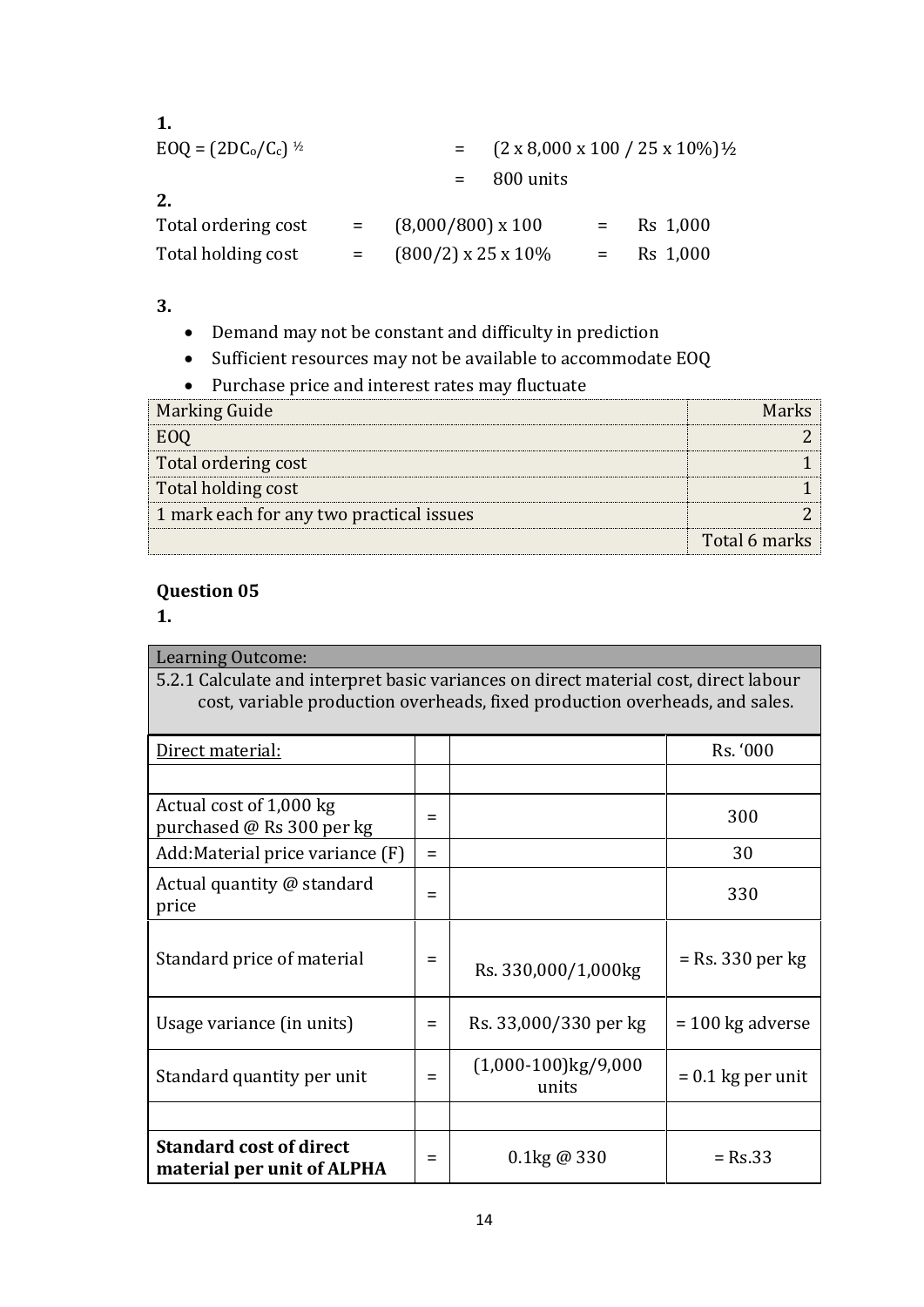| Direct labour:                                             |     |                             | Rs. '000                    |
|------------------------------------------------------------|-----|-----------------------------|-----------------------------|
|                                                            |     |                             |                             |
| Actual cost 5,000 hours @<br>LKR 78 per hour               | $=$ |                             | 390                         |
| Add: Labour rate variance (F)                              | $=$ |                             | 10                          |
| Actual labour hours @<br>standard rate                     |     |                             | 400                         |
| Standard rate of labour                                    | $=$ | Rs. 400,000/5,000hours      | $=$ Rs.80 per hour          |
| Efficiency variance (in hours)                             | Ξ   | Rs. 32,000/Rs.80per<br>hour | $= 400$ hours<br>favourable |
| Standard labour hours per unit                             | $=$ | $(5,000+400)/9,000$ units   | $= 0.6$ hours per<br>unit   |
|                                                            |     |                             |                             |
| <b>Standard cost of direct</b><br>labour per unit of ALPHA | =   | $0.6$ hours @ 80            | $=$ Rs.48                   |

| Variable production overhead:               |     |                        | Rs. '000           |
|---------------------------------------------|-----|------------------------|--------------------|
|                                             |     |                        |                    |
| Variable overhead<br>incurred(5,000 hours)  |     |                        | 122                |
| Less: V.P.O.H expenditure<br>variance $(A)$ |     |                        | 22                 |
| Budgeted variable overhead                  |     |                        | 100                |
| <b>Budgeted rate</b>                        | $=$ | Rs. 100,000/5,000hours | $=$ Rs.20 per hour |

| <b>Marking Guide</b>                               | Marks |
|----------------------------------------------------|-------|
| Actual quantity @ standard price                   | 05    |
| Standard price of material                         | 0.5   |
| Usage variance (in units)                          | በ 5   |
| Standard quantity per unit                         | በ 5   |
| Standard cost of direct material per unit of ALPHA | በ 5   |
|                                                    |       |
| Actual labour hours @ standard rate                | () 5  |
| Standard rate of labour                            | በ 5   |
| Efficiency variance (in hours)                     |       |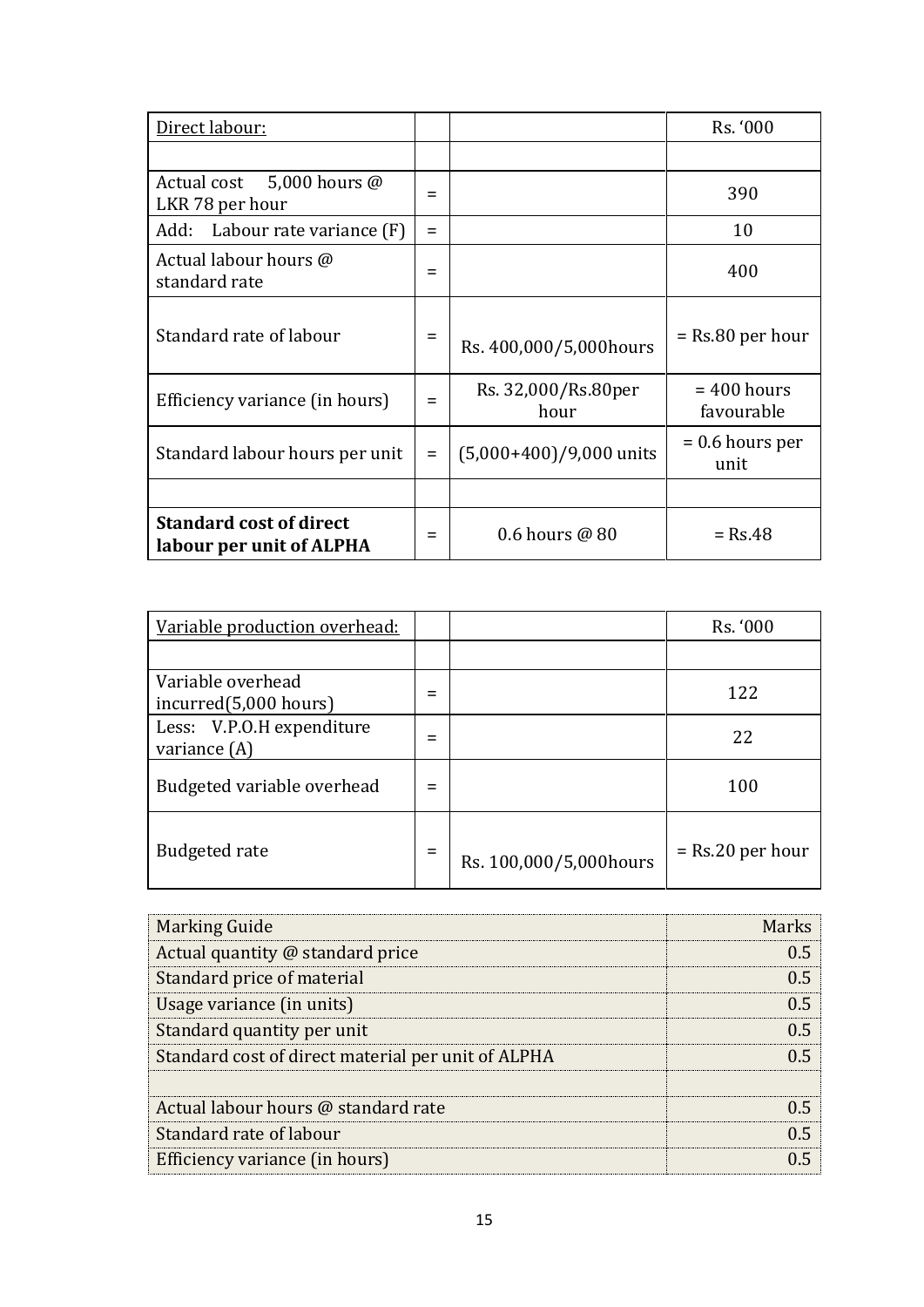| Standard labour hours per unit                   |                 |
|--------------------------------------------------|-----------------|
| Standard cost of direct labour per unit of ALPHA |                 |
|                                                  |                 |
| Budgeted variable overhead                       |                 |
| <b>Budgeted rate</b>                             |                 |
| Standard cost of VPOH per unit of ALPHA          |                 |
|                                                  |                 |
|                                                  | Total 6.5 marks |

<sup>2.</sup>

#### Learning Outcome:

5.1.1 Define standard costing (should compare standards vs. budgets) and types of standards.

The three categories of standards are basic standards, attainable standards and ideal standards.

Attainable standards are preferred

Basic standards are standards which are kept unaltered over a long period of time, and may be out-of- date.

Ideal standards assume perfect operating conditions such as no wastage, no inefficiencies, no idle time, no breakdowns which are obviously impracticable to achieve and creates an unfavourable motivational impact on employees.

Attainable standards are current and can be attained if the work is carried out at a reasonable level of efficiency. Therefore this has a desirable motivational impact on employees

| Marking Guide                | <b>Marks</b>    |
|------------------------------|-----------------|
| Stating the three categories |                 |
| Discussion of the categories |                 |
|                              | Total 3.5 marks |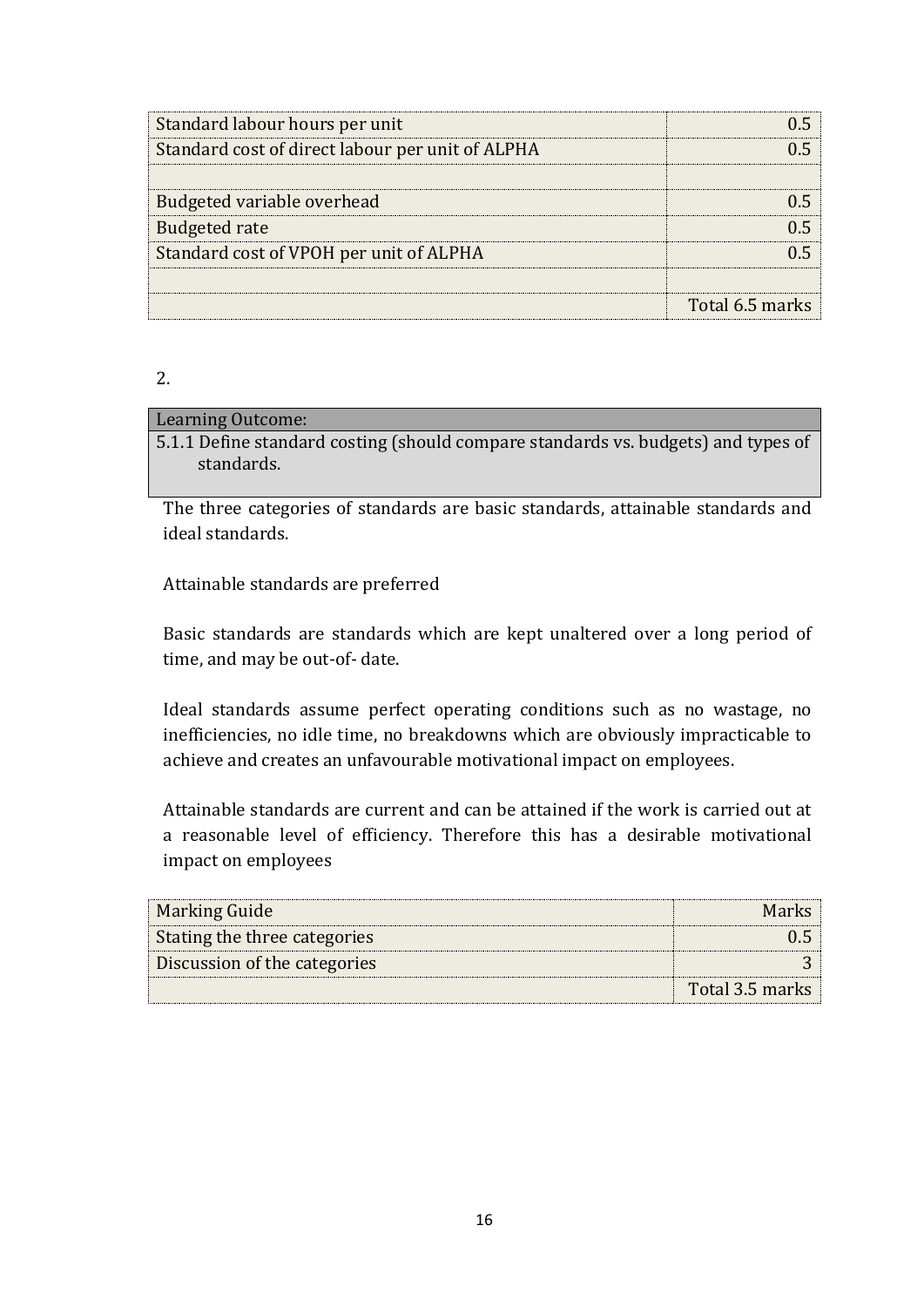## **SECTION 3**

### **Question 06**

**1.** 

## Learning Outcome:

5.2.1 Calculate and interpret basic variances on direct material cost, direct labour cost, variable production overheads, fixed production overheads, and sales.

### APSL - Fixed budget for March 2015

|                                           | Rs      | Rs        |
|-------------------------------------------|---------|-----------|
| Revenue (90 x 0.5% x 2,000,000)           |         | 900,000   |
|                                           |         |           |
| Variable Costs                            |         |           |
| Professional manpower (6x400x90)          | 216,000 |           |
| Document filing $(1,000 \times 90)$       | 90,000  |           |
| Credit worthiness assessment (1,200 x 90) | 108,000 |           |
| Courier and mailing (500 x 90)            | 45,000  |           |
| Total variable costs                      |         | (459,000) |
| Contribution margin                       |         | 441,000   |
| Fixed costs - Office maintenance          |         | (310,000) |
| Operating profit                          |         | 131,000   |
|                                           |         |           |

| <b>Marking Guide</b>             | Marke         |
|----------------------------------|---------------|
| Revenue                          |               |
| Professional manpower            |               |
| Document filing                  |               |
| Credit worthiness assessment     |               |
| Courier and mailing              |               |
| Total variable costs             |               |
| Fixed costs - Office maintenance |               |
| Operating profit                 |               |
|                                  | Total 4 marks |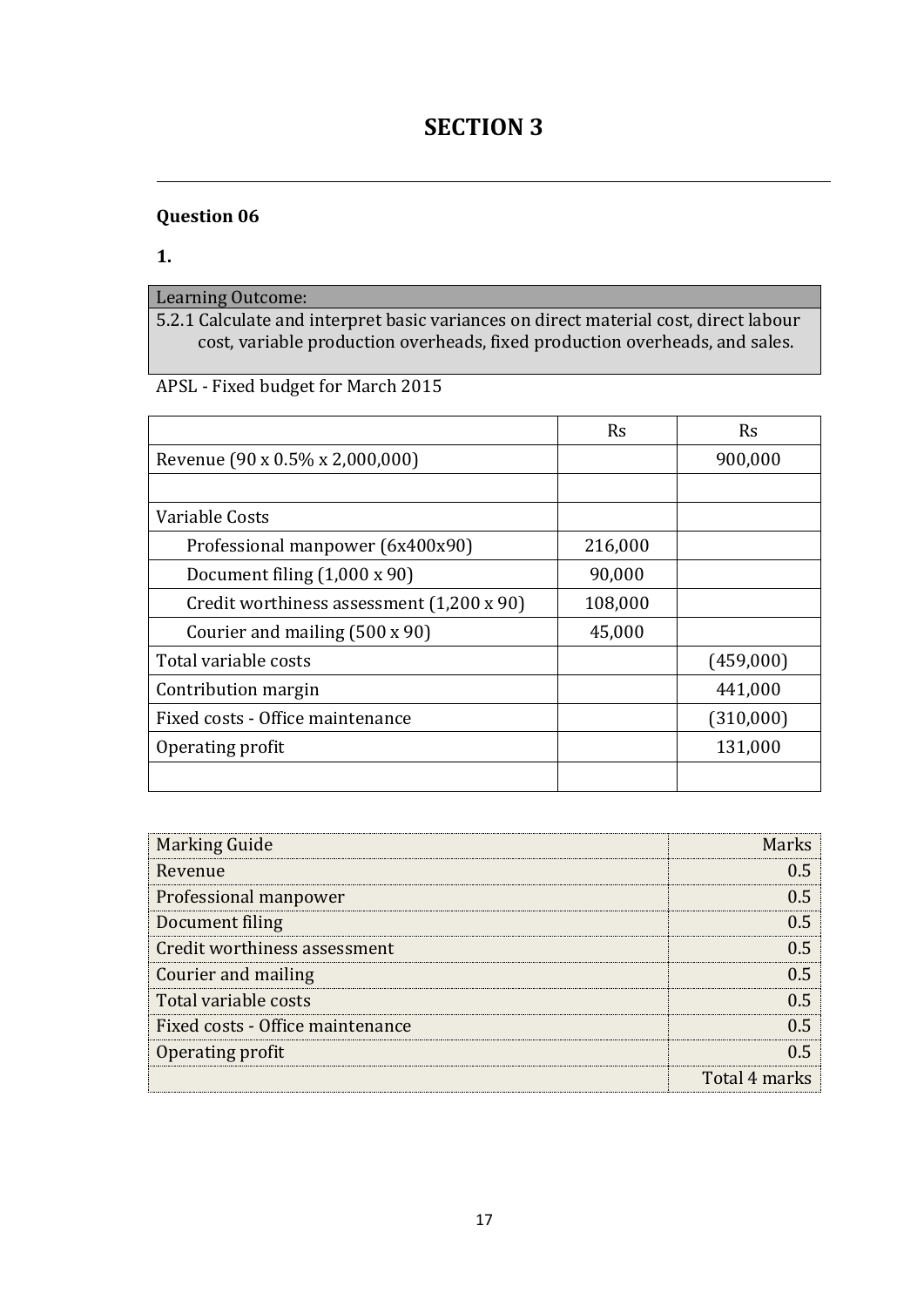### Learning Outcome:

7.4.1 Prepare budgetary control statement (fixed/flexed/actual/variance).

### APSL - March 2015

Budgetary Control Statement

|                                     | Actual    | Flex<br>budget<br>variance | Flexible<br><b>Budget</b> | <b>Sales</b><br>Volume<br>Var | Fixed<br><b>Budget</b> |
|-------------------------------------|-----------|----------------------------|---------------------------|-------------------------------|------------------------|
| Number of Loans                     | 120       |                            | 120                       | 30                            | 90                     |
|                                     |           |                            |                           |                               |                        |
|                                     | <b>Rs</b> | <b>Rs</b>                  | Rs                        | Rs                            | <b>Rs</b>              |
| Revenue                             | 1,344,000 | 144,000                    | 1,200,000                 | 300,000                       | 900,000                |
|                                     |           |                            |                           |                               |                        |
| Variable Costs                      |           |                            |                           |                               |                        |
| Professional<br>manpower            | 362,880   | 74,880                     | 288,000                   | 72,000                        | 216,000                |
| Document filing                     | 120,000   |                            | 120,000                   | 30,000                        | 90,000                 |
| Credit worthiness<br>assessment     | 150,000   | 6,000                      | 144,000                   | 36,000                        | 108,000                |
| Courier and mailing                 | 64,800    | 4,800                      | 60,000                    | 15,000                        | 45,000                 |
| Total variable costs                | 697,680   | 85,680                     | 612,000                   | 153,000                       | 459,000                |
| Contribution<br>margin              | 646,320   | 58,320                     | 588,000                   | 147,000                       | 441,000                |
| Fixed costs - Office<br>maintenance | 335,000   | 25,000                     | 310,000                   |                               | 310,000                |
| Operating profit                    | 311,320   | 33,320                     | 278,000                   | 147,000                       | 131,000                |

| Total sales volume                        |            |                      | 147,000    |
|-------------------------------------------|------------|----------------------|------------|
| variance (Rs)                             |            |                      | Favourable |
| Total flexible<br>budget variance<br>(Rs) |            | 33,320<br>Favourable |            |
| Total fixed budget                        | 180,320    |                      |            |
| variance (Rs)                             | Favourable |                      |            |

| <b>Marking Guide</b>                  |                |
|---------------------------------------|----------------|
| Actual                                |                |
| <b>Flex Budget Variance</b>           |                |
| <b>Flexible Budget</b>                |                |
| Sales Volume Variance                 |                |
| Total Sales Volume Variance           |                |
| <b>Total Flexible Budget Variance</b> |                |
|                                       | Total 12 marks |